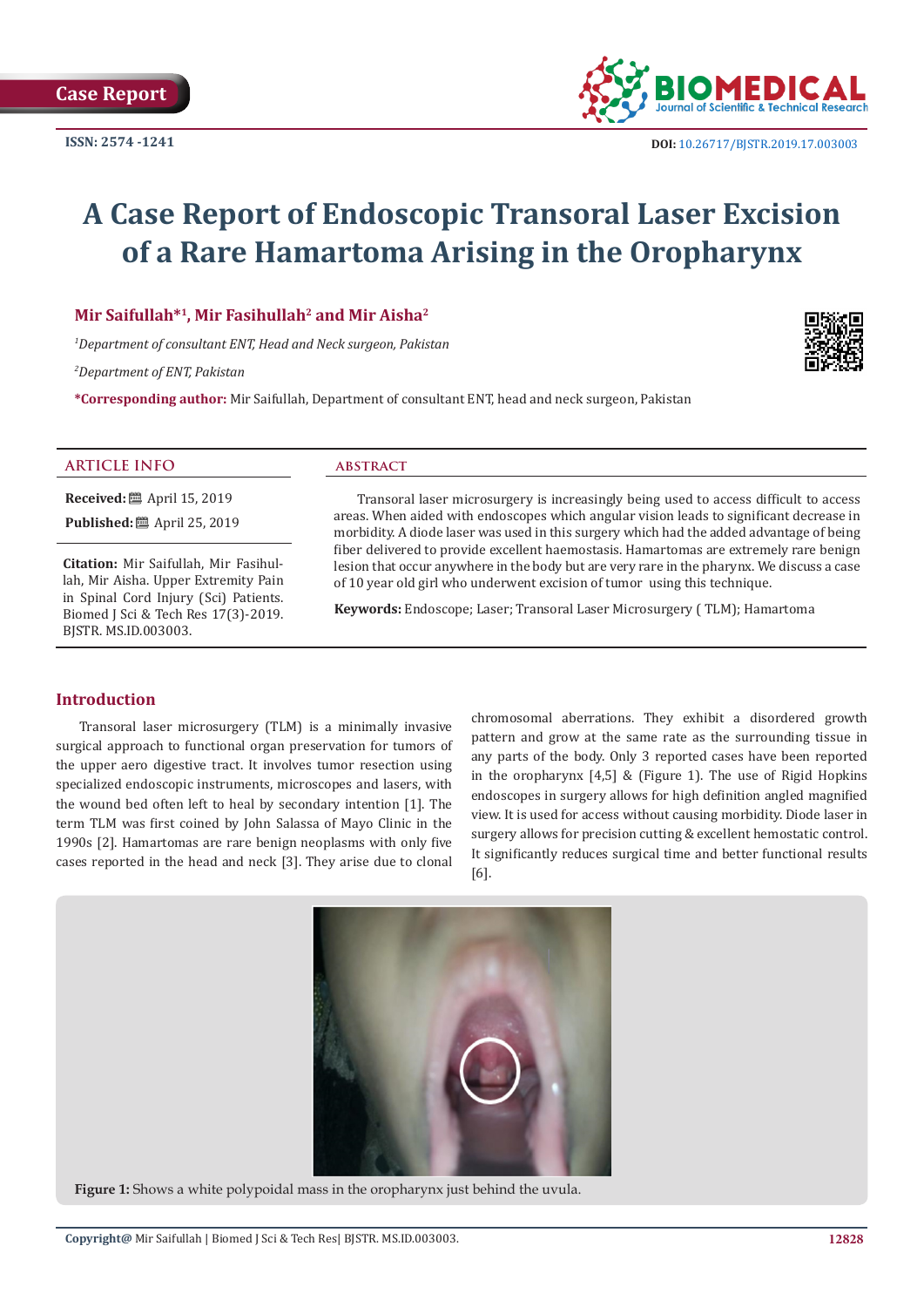## **Case Presentation**

A 10-year-old female child presented to out Patient Department at Dr. Fasih's Ent & General Hospital Karachi, Pakistan. She gave a history of progressive nasal obstruction for 5 years, ear blockage for 3 years, change of voice for 1year. According to the patient she was in her usual state of health before when developed bilateral slowly progressive nasal obstruction not exacerbated by pollen, dust or change of seasons. It was relieved by medications. She reported as having ear blockage intermittently with each lasting approximately 3 weeks relieved medication given by her local GP. Her mother noticed a change in voice with denasal character along with snoring, mouth breathing, and chronic cough. It was not associated nasal regurgitation of food. At this point she sought expert opinion. The patient had no known drug allergies or significant past medical, surgical. Her socio-economic status is fair. There no reports fever, weight loss. On examination she was a pleasant, playful 10 year old sitting comfortably in an examination chair.

Her vital and sub vitals were within normal limits. On examination of the nose, on inspection her polypoidal soft tissue mass in her oropharynx (Figure 2). She underwent computerized tomogram (CT) which showed a lobulated mass in the midline of the oropharynx. Anteriorly it is attaching to the soft palate measuring 2 x 1cm. It is showing no communication with the paranasal sinuses (Figure 3). to suggest it to be an antro choanal polyp. Subsequently an excisional Biopsy was under taken with help of 70 degree Rigid Hopkins endoscopes and a diode laser (Figure 4) and the specimen was sent for histopathology. The patient had an uneventful recovery and was discharged after an overnight stay. The Histopathology showed light brown firm irregular nodular mass measuring 2.3 x 1.7cm x 1.3cm with cut areas showing no7dular areas with calcification. On microscopy, shows polypoid fibro fatty tissue covered b stratified squamous epithelium with some cartilage. It was concluded to be hamartomous polyp of the oropharynx (Figure 5).



Figure 2: CT neck sagittal cut shows a soft tissue mass arising from the soft palate and a butting the posterior pharyngeal wall.



**Figure 3:** CT scan neck axial cut shows normal para nasal sinuses orbit with no intra cranial extension.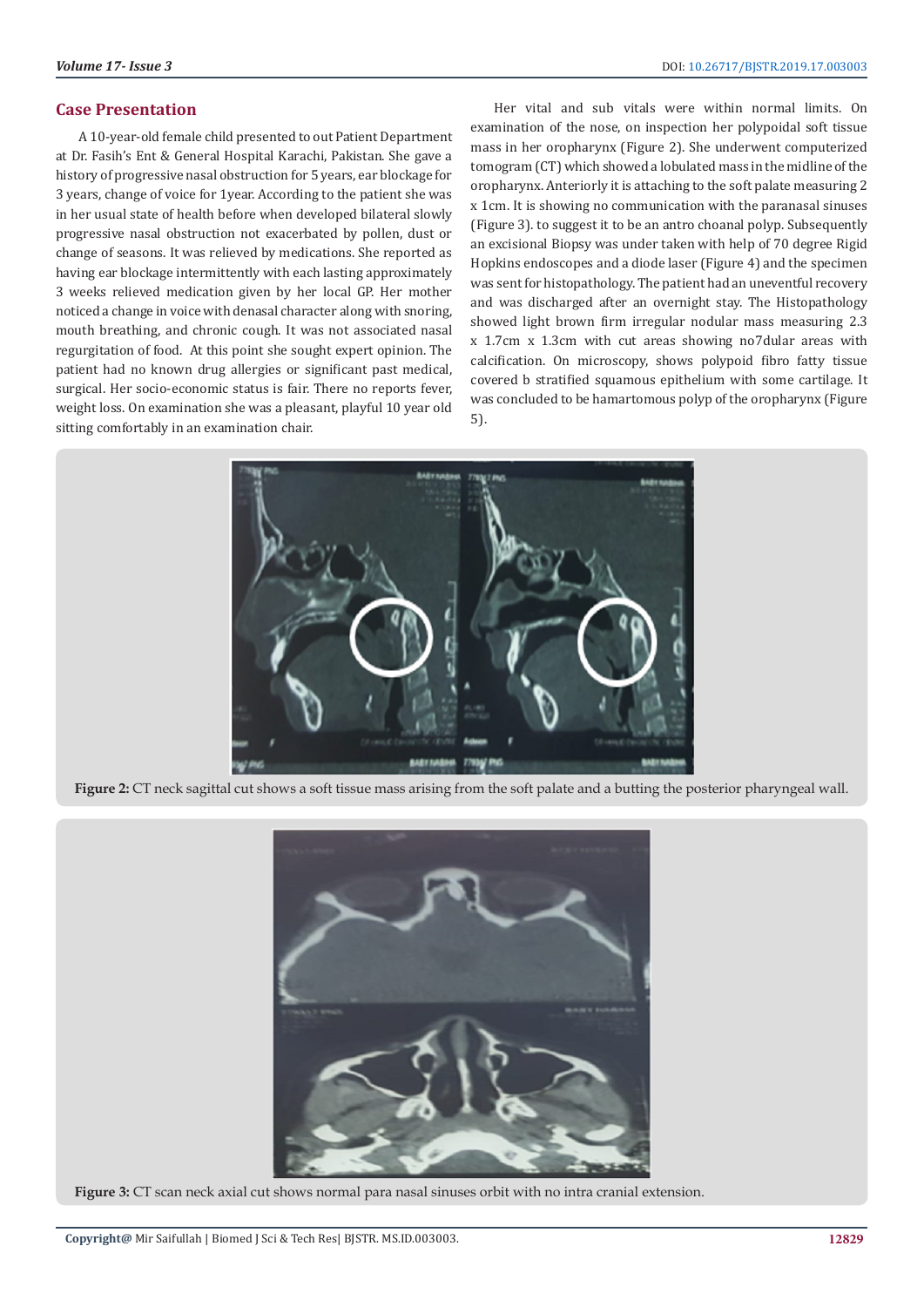

**Figure 4:** Shows a 70 degree rigid endoscopic view of diode laser excision.



**Figure 5:** Shows a tumor of hamartoma after excision.

### **Discussion**

The 70 degree Rigid Hopkins Endoscopes provide excellent visualization because of the angled magnified view. It has changed the otolaryngoloical surgery of the pharynx and larynx where traditional approaches such as lateral pharyngtomy and transpalatal approaches caused significant morbidity. Diode Laser has a wave length of 532nm at which they deliver energy to tissue allowing for their evaporation along with simultaneous hemostasis. It also has the advantage of being fiber delivered making it superior to other lasers which work in non-contact mode at can damage other vital structures.

#### **Conclusion**

An understanding of the equipment required to achieve optimal surgical access and the pertinent factors influencing patient selection are key for the practice of TLM. Surgeons of the future need to familiarize themselves with the operating room set-up

and operative technique of TLM throughout their training to offer this approach as part of a modern and integrated multidisciplinary head and neck cancer service.

#### **References**

- 1. [Grant DG, Salassa JR, Hinni ML, Pearson BW, Perry WC, et al. \(2006\)](https://www.ncbi.nlm.nih.gov/pubmed/17146388) [Carcinoma of the tongue base treated by transoral laser microsurgery,](https://www.ncbi.nlm.nih.gov/pubmed/17146388) [part 1: Untreated tumors, a prospective analysis of oncologic and](https://www.ncbi.nlm.nih.gov/pubmed/17146388) [functional outcomes. Laryngoscope 116\(12\): 2150-2155.](https://www.ncbi.nlm.nih.gov/pubmed/17146388)
- 2. [Steiner W \(1993\) Results of curative laser micro-surgery of laryngeal](https://www.ncbi.nlm.nih.gov/pubmed/8484476) [carcinomas. Am J Otolaryngology 14\(2\): 116-121.](https://www.ncbi.nlm.nih.gov/pubmed/8484476)
- 3. [RK Jain \(1999\) Hamartoma of the head and neck. Indian J Otolaryngol](https://www.ncbi.nlm.nih.gov/pmc/articles/PMC3451394/) [Head Neck Surg 51\(4\): 76-78.](https://www.ncbi.nlm.nih.gov/pmc/articles/PMC3451394/)
- 4. DPG Albrecht (1904 ) Hamartia.
- 5. (2008) Hamartoma, Taber's Medical Dictionary, Retrieved p. 9-2.
- 6. [Reinisch L \(1996\) Laser physics and tissue inter-actions. Otolaryngol](https://www.ncbi.nlm.nih.gov/pubmed/8890123) [Clin North Am 29\(6\): 893-914.](https://www.ncbi.nlm.nih.gov/pubmed/8890123)